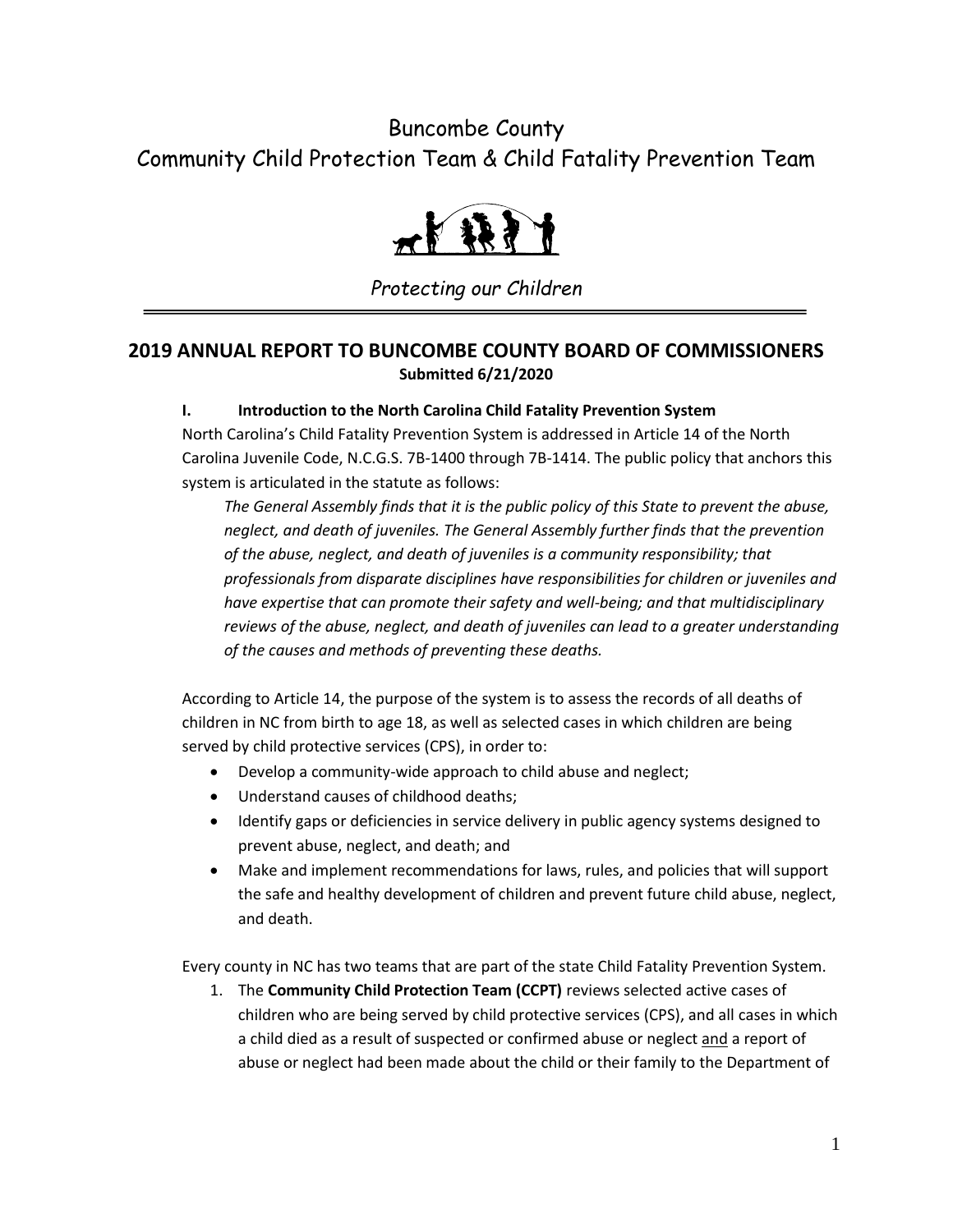Social Services (DSS) within the prior 12 months, or the child or their family was a recipient of CPS within the prior 12 months.

2. The **Child Fatality Prevention Team (CFPT)** reviews the records of all cases of additional child fatalities (i.e., the deaths of children who died from a cause other than suspected abuse or neglect). It is important to note that fatalities are reviewed during the calendar year following the year of death.

In most counties, including Buncombe, these two local review teams are merged into one team. Based on case reviews, the local CCPT/CFPT makes recommendations and advocates for system improvements and needed resources where gaps and deficiencies may exist.

CCPT and CFPT membership is designated by statute, consisting of various representatives of public and private community agencies that provide services to children and their families, including the local Department of Social Services (DSS), Health Department, law enforcement, Guardian Ad Litem, and school systems. The local board of county commissioners also may appoint as many as five additional members to represent agencies or the community at-large. Appendix 1 shows the mandated members and their appointing authority, as well as the specific individuals filling those roles for the Buncombe County CCPT/CFPT at this time. All mandated membership positions are filled at this time.

The purpose of this report is to give a summary of the activities and accomplishments of the Buncombe County CCPT/CFPT during calendar year 2019, including the number of child fatality reviews conducted and data on the causes of those child fatalities, the number of DSS case reviews conducted, and recommendations for system improvements and needed resources to prevent child abuse, neglect and death.

#### **II. Role of the Buncombe County Board of Commissioners**

- Receive annual report from Buncombe County CCPT/CFPT, which contains recommendations for prevention of child abuse, neglect and death.
- Advocate for system improvements and needed resources, if requested.
- Appoint members to the Buncombe County CCPT/CFPT as designated by state statute.

#### **III. Child Maltreatment Case Reviews**

In 2019, the Buncombe County CCPT/CFPT reviewed two cases of child abuse and neglect. **Findings included** substance use disorder, intimate partner violence, generational abuse/neglect, and mental health disorders. **Community needs identified:** additional substance use detox programs for individuals with medical needs; additional program slots for mothers who want residential substance use disorder treatment that allows them to have their children with them.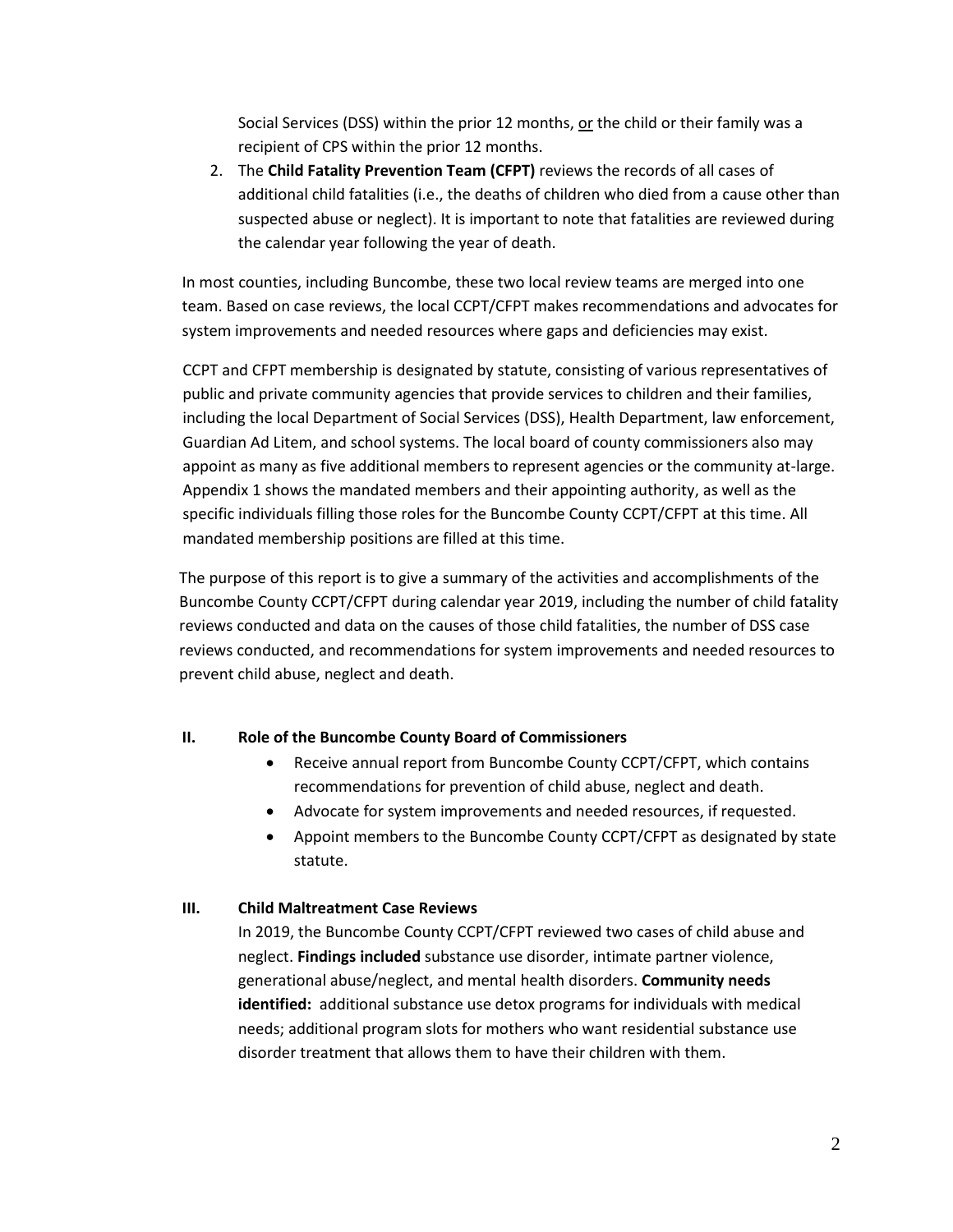#### **IV. Child Fatality Reviews**

In 2019, the Buncombe County CCPT/CFPT reviewed 20 deaths that occurred in children who resided in Buncombe County at the time of their deaths in 2018. **Please see Appendix 2 for aggregate data on the causes of child deaths in Buncombe County in 2018, as well as select demographic information about the deceased children.**

In 2019, the team identified the following system problems and recommendations for future prevention efforts. One (highlighted below) involves a specific recommendation for Buncombe County government.

| <b>Cause of</b><br><b>Death</b> | <b>System Problem Identified</b>                                                                                                                                                                                             | Recommendation                                                                                                                                                                                                                                                                   |
|---------------------------------|------------------------------------------------------------------------------------------------------------------------------------------------------------------------------------------------------------------------------|----------------------------------------------------------------------------------------------------------------------------------------------------------------------------------------------------------------------------------------------------------------------------------|
| Suicide                         | Emerging issue of teen suicide in the<br>US; lack of community knowledge of<br>this issue, the warning signs of suicidal<br>ideation in minors and what to do if a<br>minor is suicidal                                      | Local agencies who provide<br>behavioral health services and<br>education to minors and their<br>caregivers (Vaya, RHA, Family<br>Preservation, NAMI, etc.) should<br>consider providing community<br>education (media campaigns,<br>community forums, etc.) on teen<br>suicide. |
|                                 | Emerging issue of teen suicide in the<br>US; lack of healthcare provider<br>knowledge of this issue, appropriate<br>screening for suicidal ideation in<br>minors and what to do if a minor is<br>suicidal                    | <b>MAHEC and Mission Children's</b><br>Network should consider providing<br>healthcare provider education on<br>teen suicide.                                                                                                                                                    |
|                                 | Ongoing issue of safe firearm storage in<br>the community which increases risk of<br>self-harm by minors                                                                                                                     | Buncombe County Sheriff's Office,<br>Asheville Police Department and<br>other local law enforcement agencies<br>should consider providing community<br>education on firearm safety, as well<br>as distribution of gun locks.                                                     |
|                                 | Lack of application of gun safety<br>interventions/equipment by parents<br>and other adults leads to minors having<br>easy access to guns and ammunition.<br>This ease of access results in<br>preventable injury and death. | The NC Child Fatality Task Force<br>should explore a statewide gun<br>safety education campaign<br>promoting responsible gun<br>ownership; we recommend focusing<br>education on parents and adults,<br>including at places that sell guns and<br>ammunition.                    |
| Homicide                        | Employers and their staff struggle with<br>or do not know how to respond to<br>intimate partner violence (IPV)<br>affecting their employees/coworkers                                                                        | Employers should provide training to<br>their leadership and staff on IPV and<br>institute HR best practices on how to                                                                                                                                                           |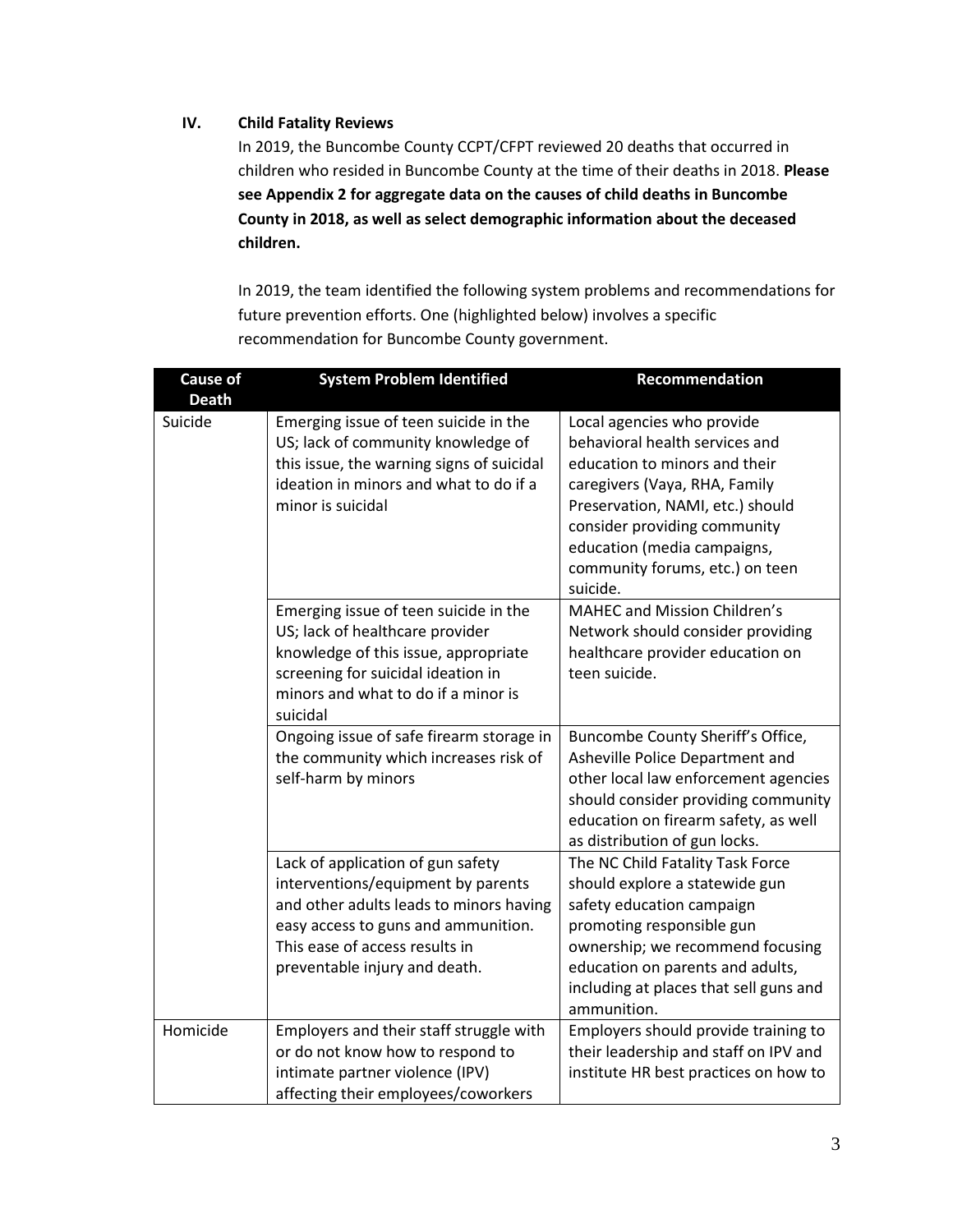|                     |                                         | address IPV affecting                   |
|---------------------|-----------------------------------------|-----------------------------------------|
|                     |                                         | employees/coworkers.                    |
|                     |                                         |                                         |
|                     |                                         |                                         |
|                     | School staff and students could benefit | Helpmate and the local school           |
|                     | from additional education on how to     | districts (Asheville City and           |
|                     | identify and address IPV                | Buncombe County) should look at         |
|                     |                                         | expanding the provision of              |
|                     |                                         | IPV/relationship safety education to    |
|                     |                                         | additional grades, and should ensure    |
|                     |                                         | that all school staff have been trained |
|                     |                                         | on how to identify and respond to       |
|                     |                                         | IPV affecting students and families.    |
|                     | Gun violence is a growing threat to the | Law enforcement agencies and            |
|                     |                                         | municipalities in Buncombe County       |
|                     | health of youth and adults in our       |                                         |
|                     | community.                              | should lead or promote community        |
|                     |                                         | work relating to gun violence, pulling  |
|                     |                                         | together representatives from all       |
|                     |                                         | sectors, including affected             |
|                     |                                         | communities, to work on                 |
|                     |                                         | understanding & addressing the          |
|                     |                                         | causes of gun violence in our           |
|                     |                                         | community.                              |
|                     |                                         | The NC Child Fatality Task Force        |
|                     |                                         | should continue to encourage            |
|                     |                                         | statewide work on gun violence.         |
|                     |                                         | Need to pull together representatives   |
|                     |                                         | from all sectors, including affected    |
|                     |                                         | communities, to work on                 |
|                     |                                         | understanding & addressing the          |
|                     |                                         | causes of gun violence in our           |
|                     |                                         | communities.                            |
| Sudden              | Parents/caregivers continue to place    | <b>BCHHS-led Safe Sleep Workgroup</b>   |
| Unexplained         | infants in unsafe sleep environments    | should reconvene to look at current     |
| <b>Infant Death</b> | despite receiving education on safe     | guidance/promising practices on         |
| - unsafe            | sleep, leading to preventable infant    | messaging about safe sleep, and         |
| sleep               | deaths                                  | consider updating our local safe sleep  |
| environment         |                                         | campaign materials. The workgroup       |
|                     |                                         | should reach out to UNC Center for      |
|                     |                                         | Maternal and Infant Health. The         |
|                     |                                         | workgroup should collaborate with       |
|                     |                                         | <b>Buncombe County Community</b>        |
|                     |                                         |                                         |
|                     |                                         | Health Improvement Process (CHIP)       |
|                     |                                         | partners who are working on infant      |
|                     |                                         | mortality.                              |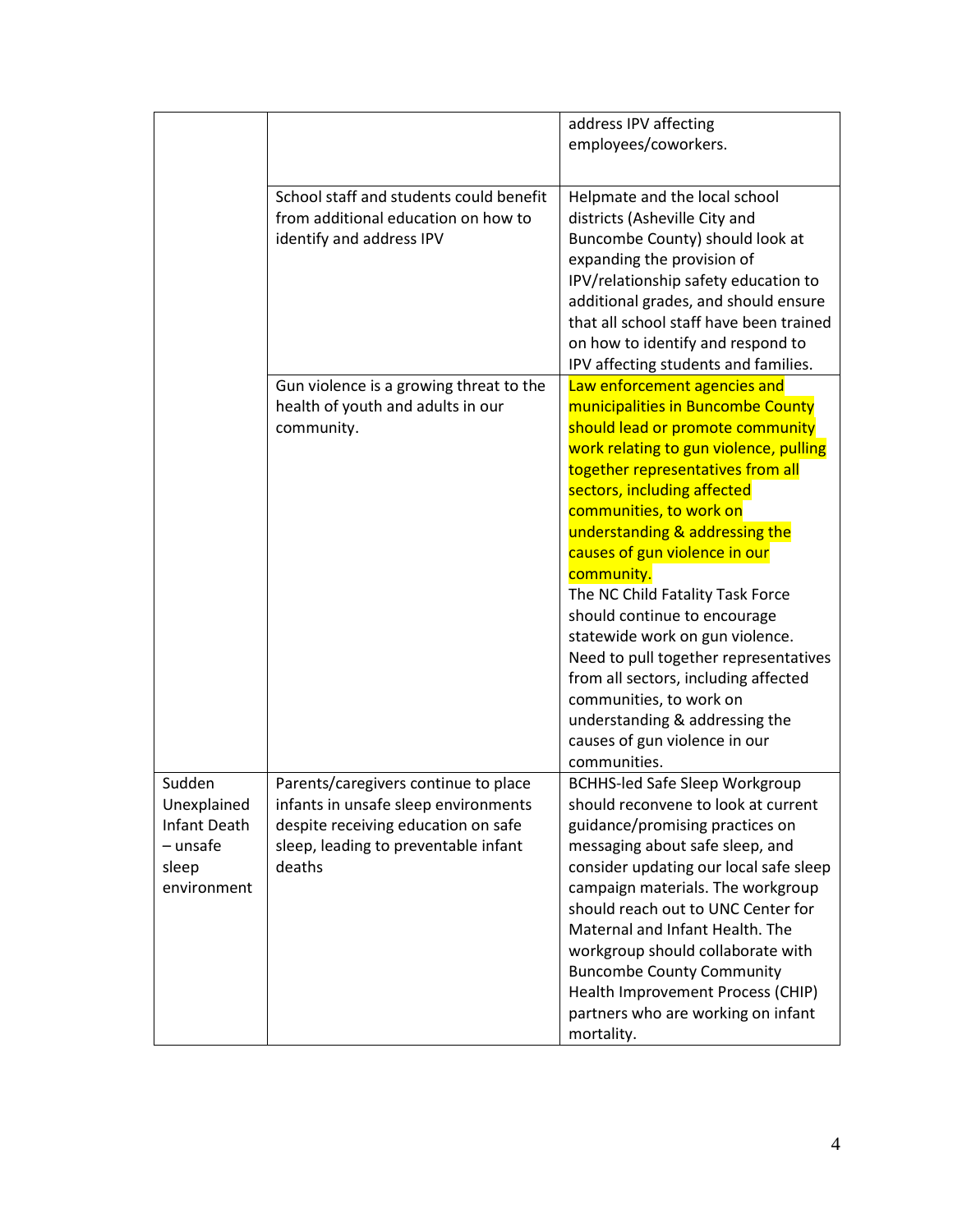#### **V. Buncombe County CCPT/CFPT Activities and Accomplishments**

- The team met 12 times in 2019.
- Individual reports were completed on child deaths reviewed by the team and were forwarded to the state CCPT Consultant and CFPT Coordinator.
- The annual CCPT Survey and CFPT Activity Summary were completed by the dates requested.
- Team Chair, Review Coordinator and several other team members attended a regional training for CFPT members.
- To support safe sleep, the team purchased and distributed two Pack n' Plays each, along with sheets and sleep sacks, to four local shelters and Buncombe County's Nurse-Family Partnership Program.

#### **VI. Conclusion**

Thank you to the members of the Buncombe County Board of Commissioners for this opportunity to share the work of the Buncombe County CCPT/CFPT. We appreciate your support of our efforts to prevent child abuse, neglect and death. Please feel free to contact me should you have any questions about this report.

Ismullendoremp

Jennifer Mullendore, MD, MSPH Chair, Buncombe County CCPT/CFPT Medical Director and Interim Health Director, Buncombe County Health and Human Services [Jennifer.Mullendore@buncombecounty.org](mailto:Jennifer.Mullendore@buncombecounty.org)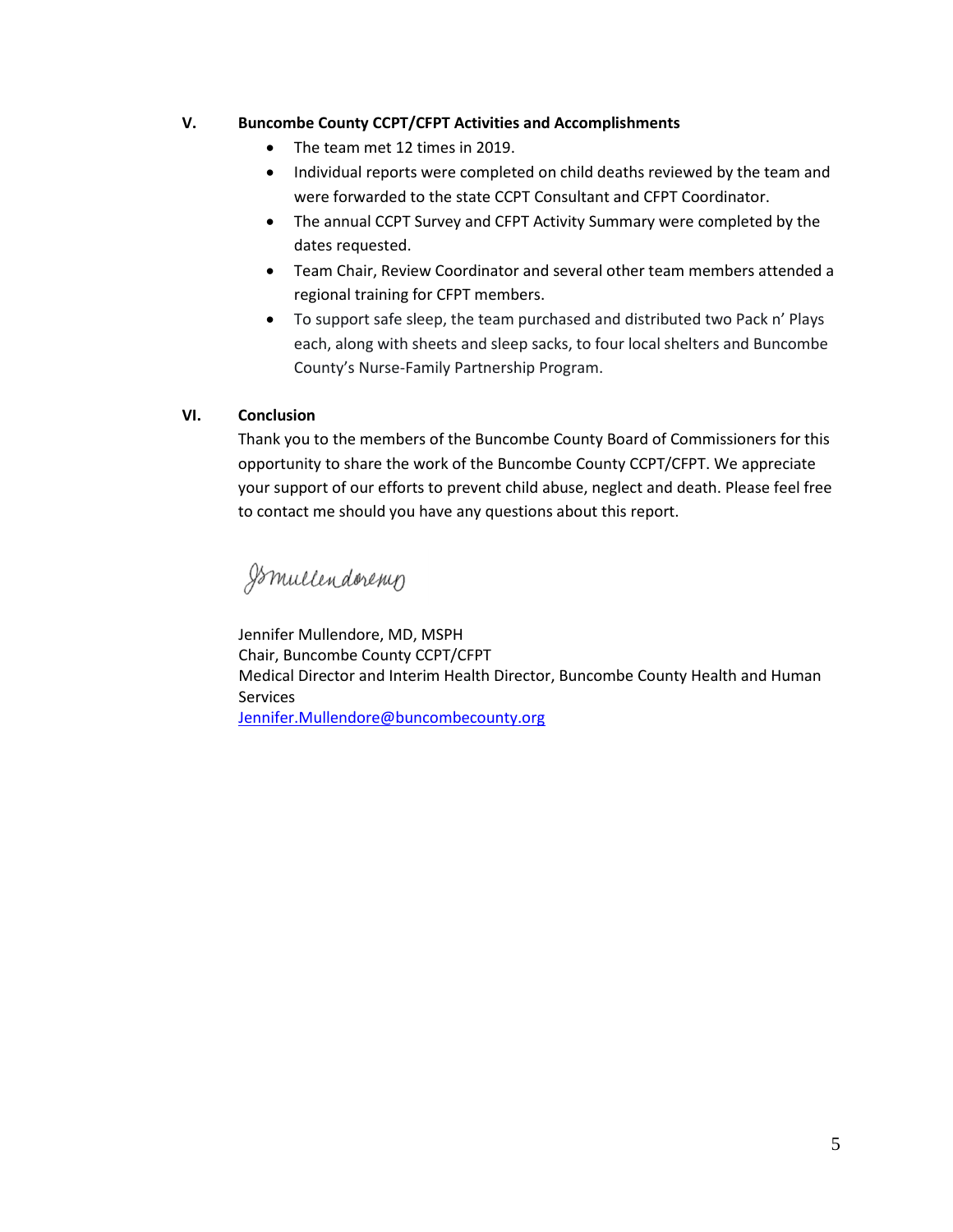## **Appendix 1: Buncombe County CCPT/CFPT Membership (as of 6/21/2020)**

| <b>MANDATED</b><br><b>MEMBER</b>                                                    | <b>APPOINTING</b><br><b>AUTHORITY</b> | <b>AGENCY</b>                                 | <b>REPRESENTATIVE</b>                   | <b>MEMBER</b><br><b>SINCE</b> |
|-------------------------------------------------------------------------------------|---------------------------------------|-----------------------------------------------|-----------------------------------------|-------------------------------|
| <b>DSS Director</b>                                                                 |                                       | <b>Buncombe County</b><br>HHS (BCHHS)         | <b>Stoney Blevins</b>                   | 2018                          |
| <b>DSS</b> staff<br>member                                                          |                                       | <b>BCHHS</b>                                  | Rebecca Smith                           | 2019                          |
| .                                                                                   |                                       | <b>BCHHS</b>                                  | <b>Trina Hill</b>                       | 2019                          |
| Local Law<br>Enforcement<br>Officer                                                 | Board of County<br>Commissioners      | Asheville Police<br>Dept.                     | Sgt. Diana Loveland                     | 2018                          |
|                                                                                     | .                                     | <b>Buncombe County</b><br>Sheriff's Dept.     | Sgt. Casey Roberts                      | 2019                          |
| Attorney from<br>District Attorney's<br>Office                                      | <b>District Attorney</b>              | <b>Buncombe District</b><br>Attorney's Office | Amy Broughton                           | 2019                          |
| Executive<br>Director of local<br>community action<br>agency (or their<br>designee) |                                       | <b>Community Action</b><br>Opportunities      | <b>Trudy Logan</b>                      | 2016                          |
| Superintendent<br>of each local<br>school system (or<br>their designee)             |                                       | <b>Asheville City</b><br>Schools              | Darren Barkett                          | 2020                          |
|                                                                                     |                                       | <b>Buncombe County</b><br>Schools             | <b>Jennifer Reed</b>                    | 2018                          |
| County Board of<br><b>Social Services</b><br>member                                 | Chair of BCHHS<br>Board               | <b>Buncombe County</b><br><b>HHS Board</b>    | Lucy Lawrence                           | 2018                          |
| <b>Mental Health</b><br>Professional                                                | Vaya Health<br>LME/MCO<br>Director    | Vaya Health                                   | Mark Van Tuyl                           | 2019                          |
| Guardian ad<br>Litem<br>Coordinator (or<br>their designee)                          |                                       | Guardian ad Litem -<br>District 28            | Coby Wellshear                          | 2019                          |
| Director of local<br>Department of<br>Public Health                                 |                                       | <b>Buncombe County</b><br><b>HHS</b>          | Dr. Jennifer Mullendore<br>(as interim) | 2011 (2020<br>in this role)   |
| Local Health<br>Care Provider                                                       | <b>BCHHS Board</b>                    | <b>Buncombe County</b><br><b>HHS</b>          | Dr. Jennifer Mullendore                 | 2011                          |
|                                                                                     | $\alpha$                              | MAHEC OB/Gyn<br>Specialists                   | Dr. Elizabeth Buys                      | 2017                          |
| Emergency<br><b>Medical Services</b><br>provider or<br>firefighter                  | Board of County<br>Commissioners      | <b>Buncombe County</b><br><b>EMS</b>          | <b>Max Boswell</b>                      | 2019                          |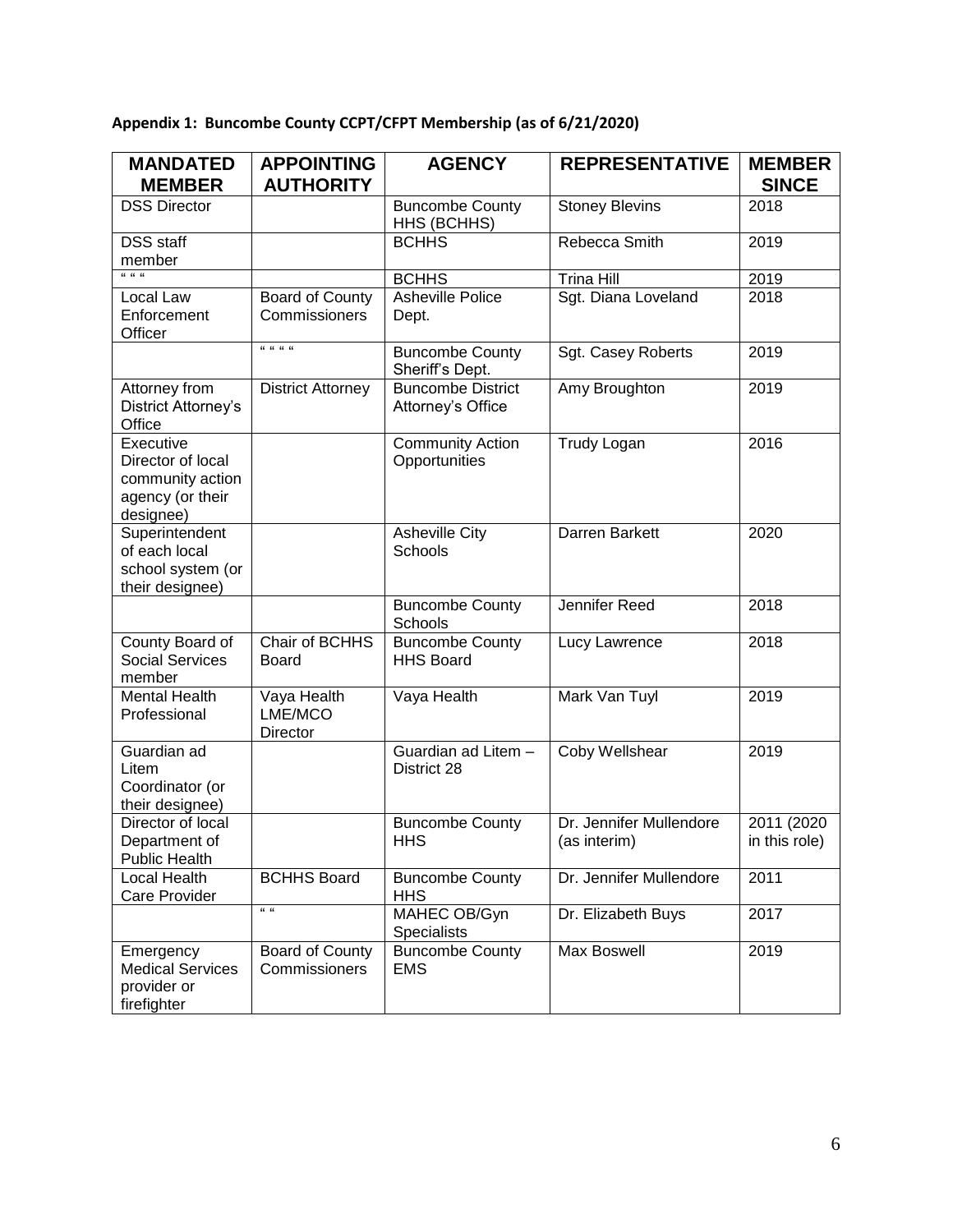| <b>District Court</b><br>Judge                                               | <b>Chief District</b><br>Court Judge                                    | <b>Buncombe County</b><br><b>District Court</b>                      | <b>Judge Ward Scott</b>              | 2015 |
|------------------------------------------------------------------------------|-------------------------------------------------------------------------|----------------------------------------------------------------------|--------------------------------------|------|
| <b>County Medical</b><br>Examiner                                            | <b>Chief Medical</b><br>Examiner                                        | <b>Buncombe County</b><br><b>Medical Examiner</b>                    | Dr. Cynthia Brown                    | 1999 |
| Representative of<br>a Local Child Care<br>Facility or Head<br>Start program | <b>Buncombe</b><br>County DSS<br><b>Director</b>                        | <b>Community Action</b><br><b>Opportunities Head</b><br><b>Start</b> | <b>Sharon Farmer</b>                 | 2015 |
| Parent of a Child<br>Who Died Before<br>18 <sup>th</sup> Birthday            | Board of<br>County<br>Commissioners                                     | n/a                                                                  | Vivien Snyder                        | 2018 |
| <b>Additional member</b><br>#1                                               | Board of<br>County<br>Commissioners                                     | Children's<br>Developmental<br>Services Agency                       | Molly Payne                          | 2005 |
| Additional member<br>#2                                                      | Board of<br>County<br>Commissioners                                     | <b>Mountain Child</b><br><b>Advocacy Center</b>                      | Geoff Sidoli, Executive<br>Director  | 2015 |
| Additional member<br>#3                                                      | Board of<br>County<br>Commissioners                                     | Community Care of<br>NC (CCNC)                                       | <b>Sherry Noto</b>                   | 2018 |
| Additional member<br>#4                                                      | Board of<br>County<br>Commissioners                                     | MAHEC Ob/Gyn<br>Specialists, Project<br>CARA                         | Tammy Cody, Social<br>Work           | 2018 |
| Additional member<br>#5                                                      | Board of<br>County<br>Commissioners                                     | Helpmate                                                             | Chanel Young (for<br>Joanna Knowles) | 2019 |
| Review<br>Coordinator                                                        | <b>Buncombe</b><br>County DSS<br>Director and<br><b>Health Director</b> | <b>BCHHS</b>                                                         | <b>Melissa Moses</b>                 | 2019 |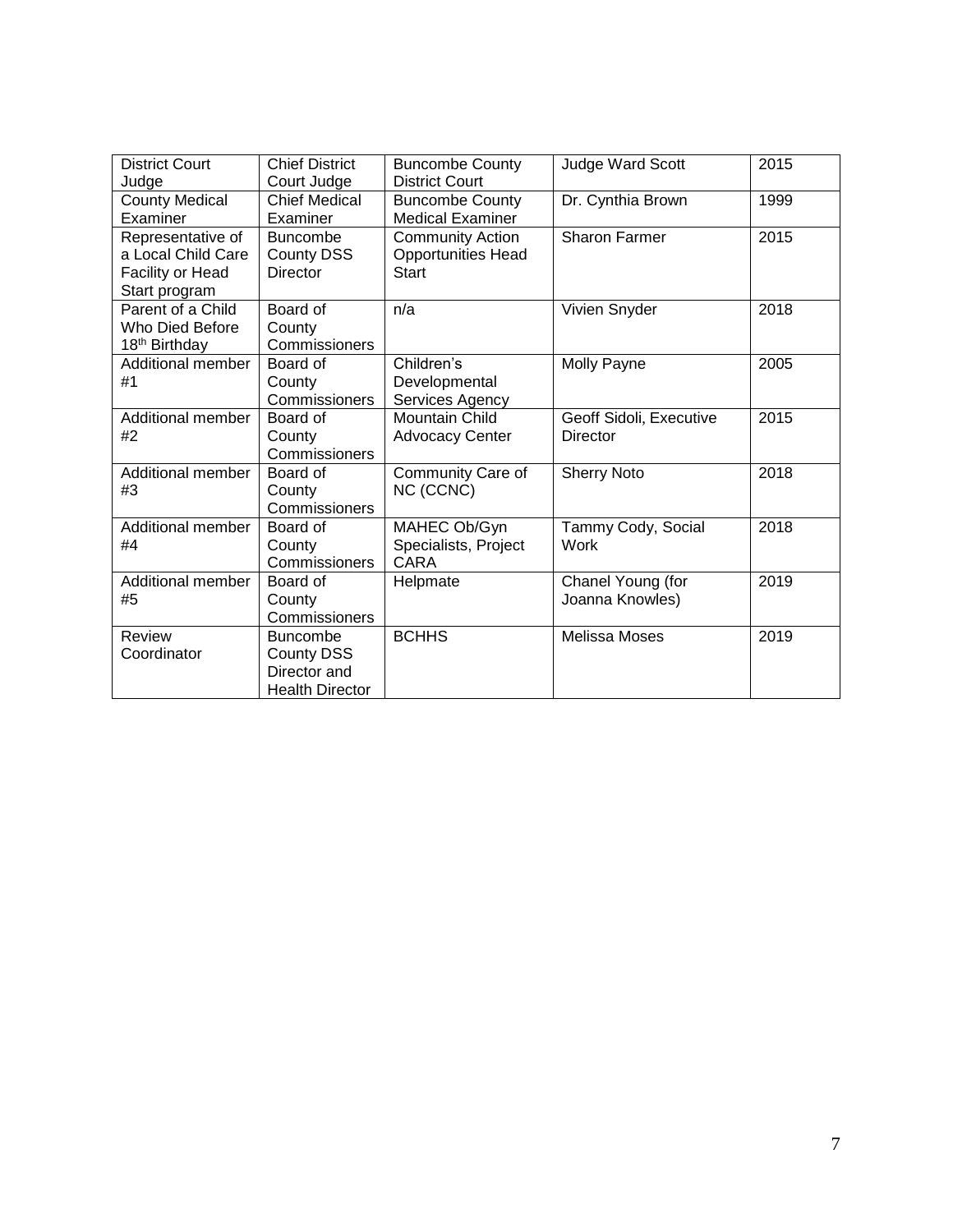

**Appendix 2: 2018 Buncombe County Child Fatality Data (from Buncombe County CFPT)**

- SUID = Sudden Unexplained Infant Death; both involved unsafe sleep environments
- Accident: 1 gunshot; 1 drowning
- 20 fatalities total, including 10 infants (age <1 year)